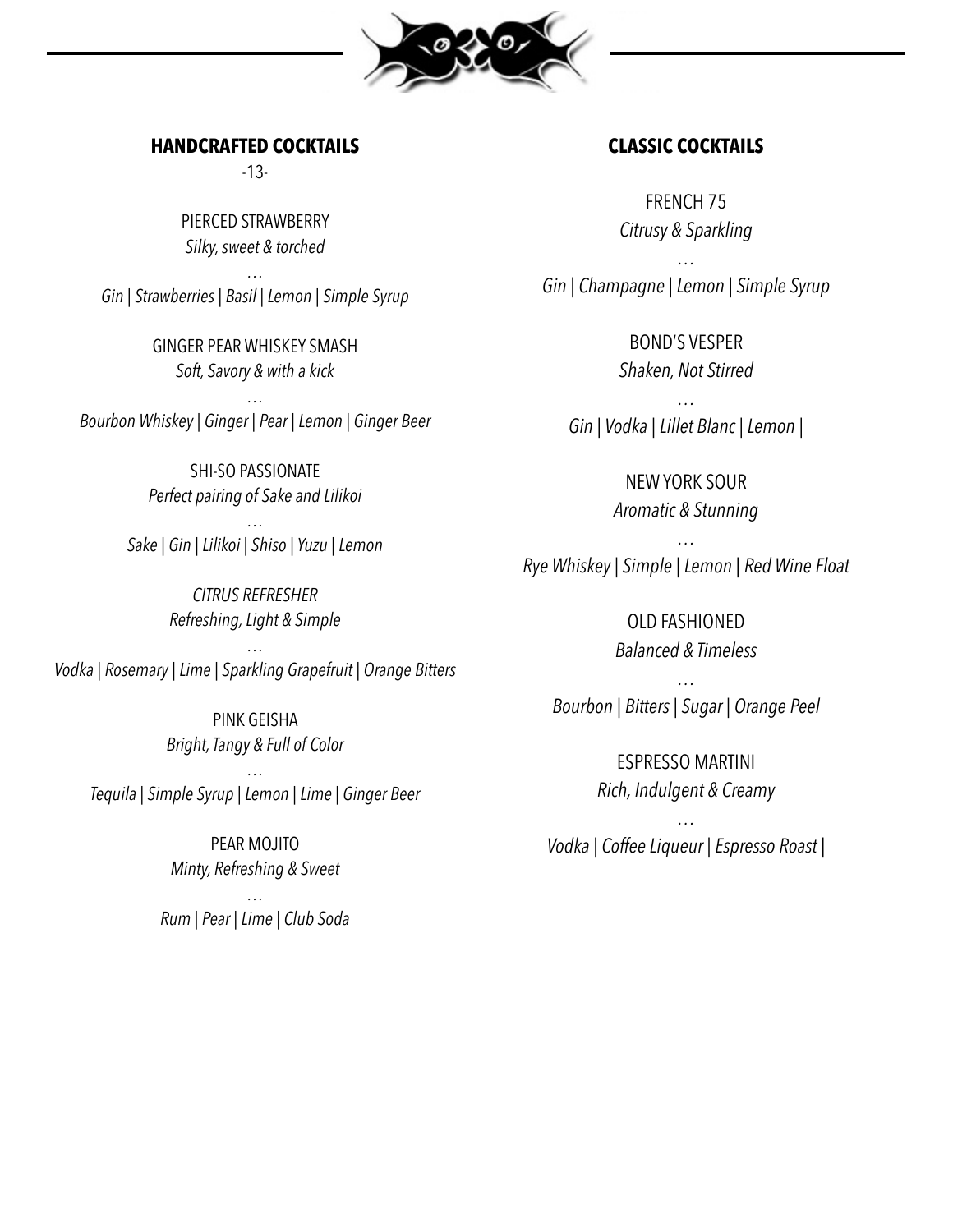

### **BOTTLED BEER**

| COORS LIGHT, CORONA, HEINEKEN, BUD LIGHT | \$4 |
|------------------------------------------|-----|
| BIG WAVE, LONGBOARD, HANALEI IPA         | \$5 |
| KIRIN ICHIBAN                            | \$6 |

## **DRAFT BEERS, 16OZ**

ASK YOUR BARTENDER/SERVER FOR OUR DAILY ROTATING DRAFTS!

### **SELTZERS**

| HIGH NOON PEACH    | \$6 |
|--------------------|-----|
| HIGH NOON TROPICAL | \$6 |

### **WINE**

| DOMAINE DE NIZAS, LANGUEDOC ROSE        | \$9/ \$45 |
|-----------------------------------------|-----------|
| A TO Z WINEWORKS, RIESLING              | \$9/\$42  |
| WINES OF SUBSTANCE, CHARDONNAY          | \$9/\$40  |
| ATHENA, CHARDONNAY                      | \$8/\$25  |
| CHATEAU DE VARENNES, BOUJOLAIS VILLAGES | \$9/\$45  |
| CHATEAU RECOUGNE, BORDEAUX              | \$9/ \$45 |
| WILLIAM HILL, CABERNET                  | \$9/ \$45 |
| WHITEHAVEN, SAUVIGNON BLANC             | \$9/ \$45 |
|                                         |           |

### **SAKE**

| SHO CHIKU BAI JUNMAI (HOT SAKE) | SM \$5/LG \$8 |
|---------------------------------|---------------|
| SHO CHIKU BAI GINJO             | \$4/\$11      |
| MIO SPARKLING, BOTTLE           | \$14          |

 $\sim$  ASK YOUR SERVER ABOUT OUR PREMIUM SAKES $\sim$ AND DAILY SPECIALS!